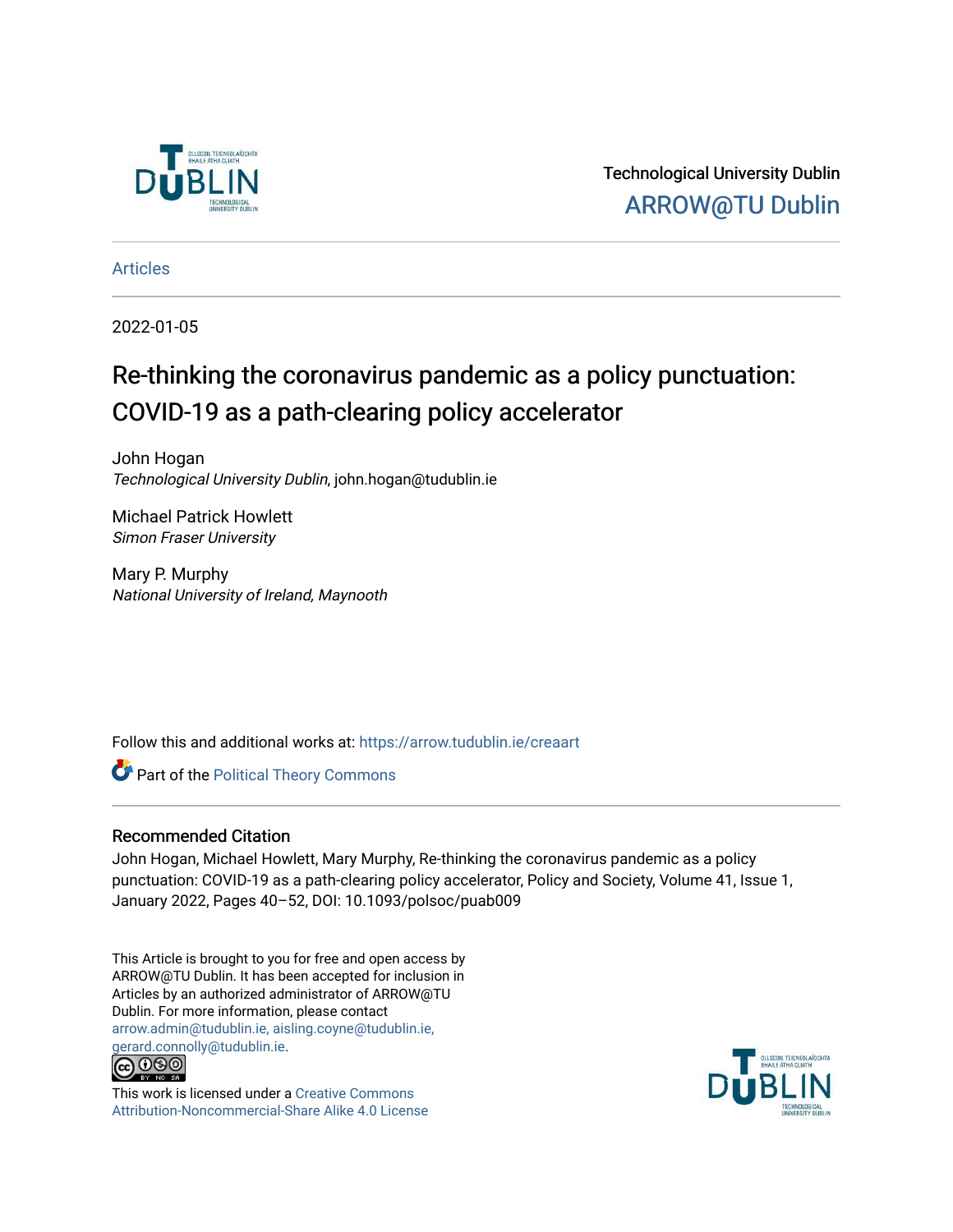# **Re-thinking the coronavirus pandemic as a policy punctuation: COVID-19 as a path-clearing policy accelerator**

John Hogan<del>'</del>, Michael Howlett<sup>[2](#page-1-1)</sup> and Mary Murphy<del>'</del>

<span id="page-1-2"></span><span id="page-1-1"></span><span id="page-1-0"></span><sup>1</sup>College of Business, Technological University Dublin, Dublin 2, Ireland <sup>2</sup>Department of Political Science, Simon Fraser University, Burnaby, Canada <sup>3</sup>Faculty of Social Science, Maynooth University, Maynooth, Ireland Corresponding author: John Hogan, College of Business, Technological University Dublin, Office 3062, Dublin 2, Ireland. Email: [john.hogan@tudublin.ie](mailto:john.hogan@tudublin.ie)

#### **Abstract**

This article joins with others in this special issue to examine the evolution of our understanding of how the coronavirus disease (COVID)-19 pandemic impacted policy ideas and routines across a wide variety of sectors of government activity. Did policy ideas and routines transform as a result of the pandemic or were they merely a continuation of the *status quo ante*? If they did transform, are the transformations temporary in nature or likely to lead to significant, deep and permanent reform to existing policy paths and trajectories? As this article sets out, the literature on policy punctuations has evolved and helps us understand the impact of COVID-19 on policy-making but tends to conflate several distinct aspects of path trajectories and deviations under the general concept of "critical junctures" which muddy reflections and findings. Once the different possible types of punctuations have been clarified, however, the result is a set of concepts related to path creation and disruption—especially that of "path clearing"—which are better able to provide an explanation of the kinds of policy change to be expected to result from the impact of events such as the 2019 coronavirus pandemic.

**Keywords:** COVID-19; policy; change; ideas; punctuations; path; clearing; creation

## **Introduction: COVID-19 and theories of policy change**

*"Coronavirus is recognised as being a potentially path-changing disruption to existing [policy] trajectories in terms of the adaptations to business practices, industry structures, ways of working and the public finances"* [\(Marsden](#page-12-0) [& Docherty, 2021,](#page-12-0) p. 1).

This potential is also true of policy-making. But a lack of understanding of the precise dynamics of policy change processes and outcomes constitutes a significant obstacle to further progress in our understanding of how policies evolve and develop in the face of crises in general and the coronavirus pandemic in particular.

This gap in knowledge hinders our efforts to gain deeper insights into how policy processes enacted around the COVID-19 pandemic have impacted policy and society, where such impacts have occurred and where they have not, and whether any such impact is likely to persist in future. As other articles

<sup>©</sup> The Author(s) 2022. Published by Oxford University Press.

This is an Open Access article distributed under the terms of the Creative Commons Attribution License

<sup>(</sup>[https://creativecommons.org/licenses/by/4.0/\)](https://creativecommons.org/licenses/by/4.0/), which permits unrestricted reuse, distribution, and reproduction in any medium, provided the original work is properly cited.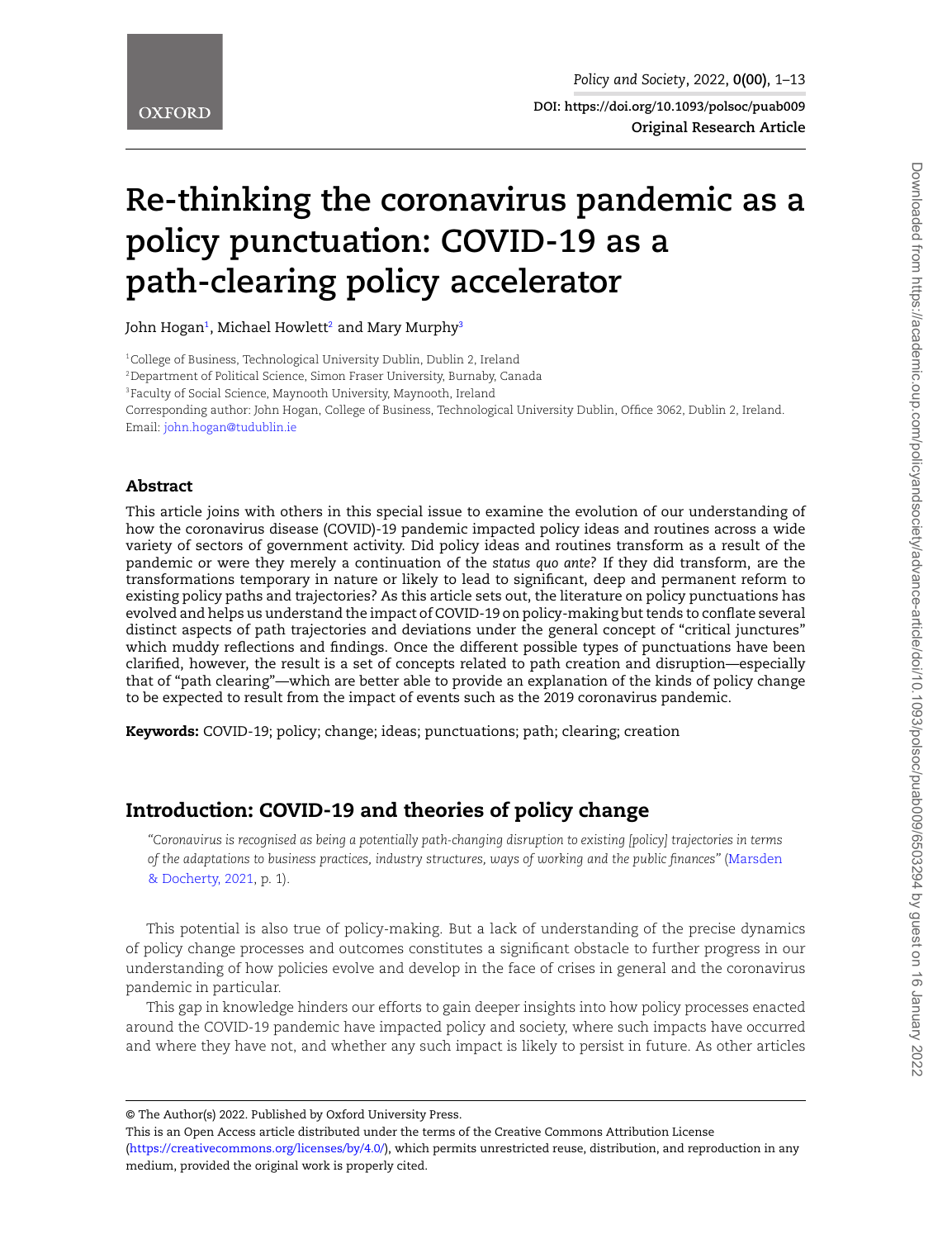in this special issue examine, have policy responses to the worldwide emergence of the novel coronavirus opened new opportunities for redesigning the role of the State across all policy sectors, or only some? And in either case, what changes are likely to remain in place for the foreseeable future? Has coronavirus disease (COVID)-19 led to profound and permanent changes in specific realms of state activity or merely to a temporary reshuffling of policy priorities and policy strategies?

#### **Analyzing policy change: path dependency, punctuated equilibrium and policy punctuations**

Understanding how public policy develops is "complex and difficult" [\(Hogan & Howlett, 2015](#page-11-0), p. 5) and the main topic explored in this special issue is the policy implications of the eruption of COVID-19 in late 2019. Answering questions about what any "New" post-COVID-19 normal will look like requires acknowledging that policy change is a multifaceted process, one that must be understood in the context of larger societal/political change but whose outcome is far from certain [\(Feldstein, 1994\)](#page-10-0). But the multidimensional nature of policy dynamics means, as [Capano and Howlett \(2009,](#page-10-1) p. 7) noted, "policy change is a very ambiguous area of academic study, and one full of pitfalls" when it is the subject of analysis.

It must be recognized that the 24-month duration (at the time of writing) of the pandemic is insufficient time in which to attempt to answer the questions posed above [\(Smith et al., 2020](#page-13-0)). COVID-19 possesses the potential to undermine policy paradigms and policy-making traditions and trajectories. But it is difficult to discern after such a short period, for example, which changes are merely disruptive and likely to revert back to their pre-pandemic status and which are likely to proceed henceforth on a new trajectory of events and developments and if so, of what kind. The construction of durable political and policy coalitions required for a significant change in direction of policy, for example, typically takes longer to build and consolidate than 1–2 years, or may fail to consolidate, making predictions not only difficult but also potentially error-prone [\(Donnelly & Hogan, 2012\)](#page-10-2). Nevertheless, this remains a task worth attempting, and the literature on policy dynamics and policy trajectories provides some guidelines and pointers which can be followed in this effort.

So how can we go about discerning what exactly has been the impact of the pandemic on government policies and how has this varied between sectors?

In this article, in seeking to enhance the analytical toolkit used to understand the relationship between crisis and policy change, we examine COVID-19 impacts through the lens of current thinking about policy change and elaborate theoretical concepts from the perspective of path dependency and especially "path disruption"([Howlett, 2009](#page-11-1); [Mahoney, 2000;](#page-12-1) [Pierson, 2000](#page-12-2)).

These are two of several key concepts in the policy sciences dealing with policy change which frame discussion around the idea of policy-making and sequences of events forming trajectories, and their disruption and changes. Policy theories which focus on trajectories include not only path dependency theory, but those of punctuated equilibrium, paradigm shifts, and path dependency, among others ([Baumgartner & Jones, 1993;](#page-10-3) [Birkland, 1997](#page-10-4); [Collier & Collier, 1991;](#page-10-5) [Hall, 1993;](#page-11-2) [Pierson, 2000;](#page-12-2) [Valenzuela](#page-13-1) [& Valenzuela, 1981\)](#page-13-1).

The concepts deployed in these theoretical apparatuses were all developed in or adapted to policy studies from other fields such as economics, sociology, and history in order to marshal insights from these fields into long-term social processes and help bring into sharper focus the combination of routine and extraordinary dynamics that policies also exhibit over time([Baumgartner & Jones, 2002;](#page-10-6) [Hall &](#page-11-3) [Taylor, 1996](#page-11-3)). Besides helping to explain how periods of relative stability change into those featuring more robust shifts in policies [\(Pierson, 1993](#page-12-3)), these theories and their concepts have the potential to help explain and predict whether the consequences of processes, such as those inspired or impacted by the COVID-19 pandemic, are temporary, or here to stay. But since they draw from many different fields and scholarly traditions, they must be handled with care.

When it comes to the concept of path dependence, the key insight being explained is "why history matters." The very idea of path dependence is a recognition that early choices can have a long-lasting influence in creating the foundations or impetus for a future path of events and activities, an influence that can persist long after the conditions that gave rise to those choices change.

The key initial insight in path dependency theory, for example, is that policy paths or trajectories that is, sequences of linked events which exhibit some regularity and direction—exist and that they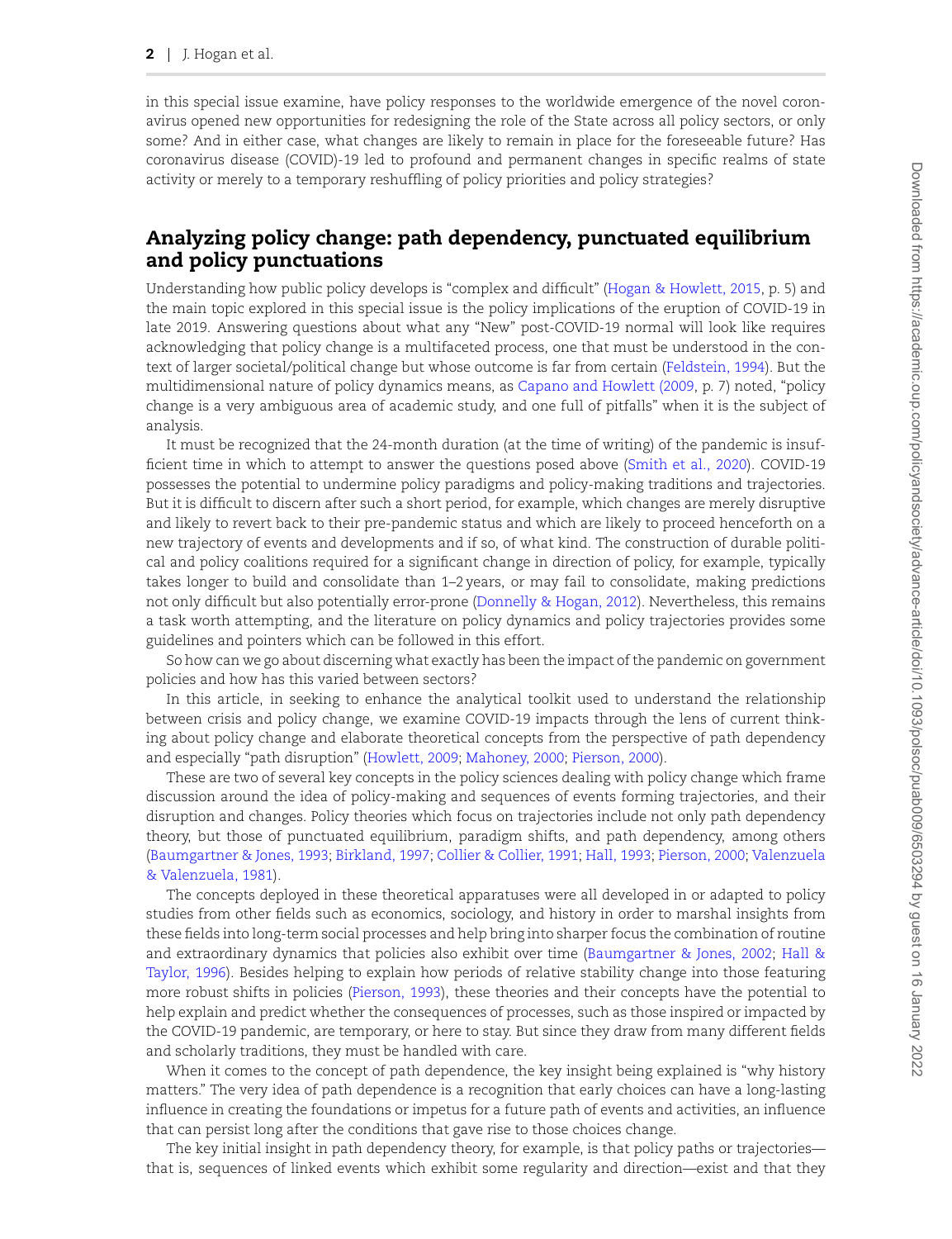develop and entrench themselves through positive and negative feedback processes([Howlett, 2009](#page-11-1); [Mahoney, 2000;](#page-12-1) [Pierson, 2000](#page-12-2)). Outcomes at a formative moment are said to trigger positive feedback mechanisms that reinforce the recurrence of a particular outcome and pattern of behavior [\(Pierson &](#page-13-2) [Skocpol, 2002\)](#page-13-2). And once an option or alternative is selected, it becomes progressively more difficult to return to the initial starting point([Levi, 1997\)](#page-12-4).

That is, a second key insight of path dependency theory is that lock-in or stability exists due to various kinds of feedback mechanisms which promote stability by making changes progressively more costly or benefits greater ("increasing returns") as paths become entrenched [\(Howlett, 2009;](#page-11-1) [Pierson,](#page-12-2) [2000](#page-12-2); [Wilsford, 1994](#page-13-3)).

These insights and concepts can be applied to policies and policy-making in specific issue areas which, once initiated, tend to continue until a sufficiently strong force alters their path, allowing them to be deflected away from it onto a new or altered one([Krasner, 1984,](#page-11-4) p. 240).

From the perspective of path dependency theory, then, policies thus are viewed as moving along a "trajectory" or sequence of events, typically divided into long periods of relative stasis on an established path, punctuated by brief instances of path transformation. The stasis or path-conforming events and activities can result from the inability of policy-makers to manage more than a limited number of issues simultaneously, or from the capacity of the monopolies or policy actors to restrict debate and discussion to the existing path, dampen new ideas, limit new actors and generally stifle change([Jones](#page-11-5) [& Baumgartner, 2005\)](#page-11-5). This overall pattern of path dynamics has been described as a "punctuated equilibrium" one and has often been argued to be a key feature of policy-making, while also fitting the expectations of path dependency and paradigm change theory [\(Baumgartner & Jones, 1993;](#page-10-3) [Hall, 1993\)](#page-11-2).

Given the propensity of policies toward endogenous lock-in, explanations for radical change found in these approaches have traditionally looked to exogenous factors to explain why and when the conditions for punctuations become ripe, such as external or internal crises, from earthquakes to party or government upheavals. As [Howlett \(2009,](#page-11-1) p. 241) pointed out, "most attention to date has focused upon homeostatic models in which exogenously-driven shocks undermine institutionally entrenched policy equilibria."

Many sudden policy discontinuities have been attributed, in a cause-and-effect manner, to economic and other forms of crises [\(Jones, 2001;](#page-11-6) [Sabatier & Jenkins-Smith, 1999](#page-13-4)). However, other views of policy evolution and change also exist, such as that policy paradigms form around the content or ideational structure of policies and constitute a shared model of reality that guides understanding of public policy and public policy-making, moving forward only those changes which are congruent with an existing paradigm. This occurs until the paradigm changes([Baumgartner, 2013,](#page-9-0) [2014;](#page-10-7) [Hall, 1993](#page-11-2)) altering a policy trajectory.

Some work has attributed such changes to sudden shocks where ideational change is also seen as happening "as a rational reaction in response to external stimuli in the form of a destabilizing shock" [\(Flockhart, 2005,](#page-11-7) p. 262). [Hall \(1993](#page-11-2), p. 291), for example, argued that exogenous shocks, and policy failures, discredit an old paradigm, leading to a re-examination of the belief systems through which that policy was created. Other work, however, has found paradigmatic change processes to be much slower and to develop through longer-term, almost incremental, processes in which paradigms slowly lose their legitimacy and are replaced after a more or less lengthy period of contestation with newer ideational constructs and the actors supporting them [\(Hall, 1993;](#page-11-2) [Hogan & Howlett, 2015](#page-11-0); [Howlett,](#page-11-8) [1994](#page-11-8); [Wilder & Howlett, 2014\)](#page-13-5).

In either case, however, these moments of paradigmatic stress and change lead paradigmatic change theories back in the same direction as theories of path dependency and punctuated equilibrium, looking for what it is exactly that constitutes a punctuation and how one comes about, or not, and how such a potentially path-disrupting phenomenon leads, or not, to an actual path-altering process.

#### **Distinguishing different kinds of policy punctuations: moving beyond critical junctures and crises**

Each of the major approaches to policy change discussed above relies on the idea of some sort of "punctuation" altering a trajectory, paradigm, or equilibrium. But the nuances between different types of punctuations have often been lost in a tendency to focus not only on external events but also on a single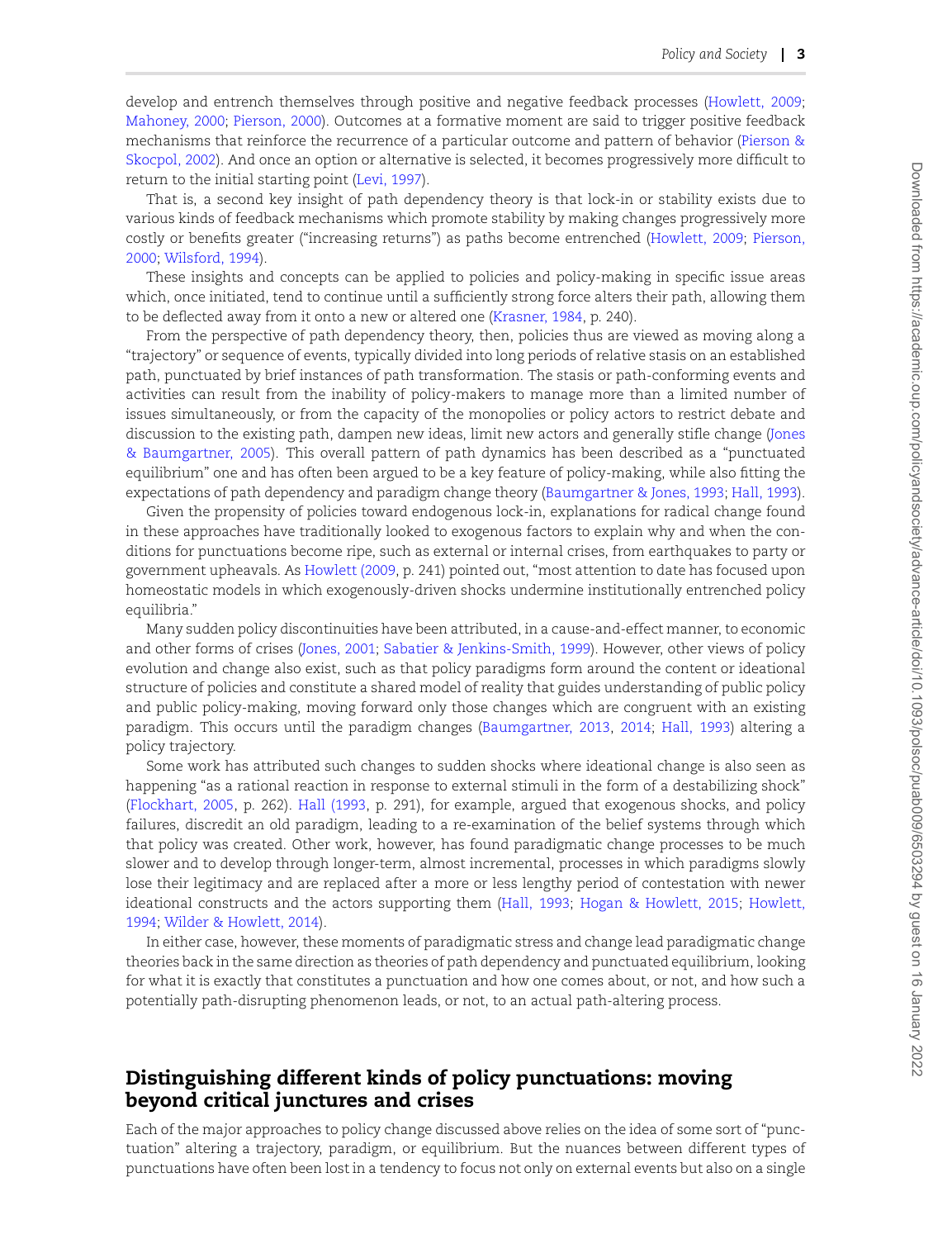kind of punctuation; the "critical junctures" often emphasized by studies of path dependence (stability) and path creation (novel or innovative actions creating new paths) and conflated with moments of paradigmatic change and loss of equilibrium.

The idea of a "critical juncture" is not well defined and is often used as a synonym for any kind of policy punctuation or moment of change. But it has a specific meaning within theories of path dependence—as a special kind of "fork in the road" type decision dynamic within a trajectory([Kay,](#page-11-9) [2005;](#page-11-9) [Mahoney, 2000,](#page-12-1) [2001](#page-12-5))—which precludes its general use as a "moment of change" indicator and which is critical to its use to describe and understand policy processes and paths in the wake of COVID-19.

A critical juncture in this sense is an event, prior to which a range of possibilities exist but after which these possibilities will have mostly vanished forever, depending on the path selected. Thus, in path dependency theory not all events, even seemingly significant events, can reasonably be called critical junctures. While the failure of extant policies often provides a window of opportunity to contest their viability, the nature of this window can vary considerably in terms of its actual impact on subsequent policy-making and policy outcomes([Howlett, 1998](#page-11-10); [Kingdon, 1995](#page-11-11)). It is only at the narrowing point where possibilities close that we define a critical juncture. Hence, as [Mahoney \(2001](#page-12-5), p. 112) argued "not all choice points represent critical junctures; only those choice points that close off important future outcomes should be treated as critical junctures."

This insight differentiating critical junctures from other types of activities or events is important in applying a path dependency framework to a phenomenon such as COVID-19. But even the path dependency literature, unfortunately, has also been inconsistent on how it differentiates various forms of policy punctuations.

For some, a critical juncture can constitute an extended period of reorientation that can last even for decades [\(Collier & Collier, 1991](#page-10-5); [Mahoney, 2003](#page-12-6)), while for others it is a brief period when one direction or another is taken followed by stability and adoption([Capoccia, 2015](#page-10-8); [Hogan, 2006\)](#page-11-12). Thus, for [Garrett and](#page-11-13) [Lange \(1995,](#page-11-13) p. 628) electoral landslides that sometimes can take decades to create also create critical junctures by producing overwhelming mandates for change. And [Casper and Taylor \(1996\)](#page-10-9) argued that critical junctures can be used in analyzing sometimes lengthy periods when authoritarian regimes are vulnerable to liberalization. Examining the watershed in American trade policy that was the Reciprocal Trade Agreements Act of 1934, [Haggard \(1988](#page-11-14), p. 91), however, argues that unanticipated events (crises), in this case an economic depression, quickly brought into question existing institutions and resulted in dramatic change.

## **Re-thinking the role of crises in policy change: a more nuanced view of policy punctuations**

As the discussion above has highlighted, the idea that "crises" undermine policy trajectories or paths introducing "punctuations" into otherwise relatively stable and long-term policy paradigms or "equilibria" remains widespread and is embodied in much work on crises and "focusing events" in policymaking, for example [\(Birkland, 1997;](#page-10-4) [Hall, 1993;](#page-11-2) [Kingdon, 1984](#page-11-15); [Krasner, 1984;](#page-11-4) [Pierson, 2000](#page-12-2)). However, the different accounts set out above also highlight that while students of institutional change, critical junctures, and policy punctuations have often focused on the importance of crises—such as COVID-19—as drivers of policy change, they have done so without clearly understanding or conceptualizing their impact [\(Cortell & Peterson, 1999](#page-10-10), p. 184).

It is quite typical to view crises as either exogenous or endogenous events or processes which act as policy disrupters. Wars, revolutions, coups d'etat, economic crises, changing balances of power, electoral landslides, demographic changes, and social movements are all examples of the kinds of crisis-driven processes which observers have suggested can produce an overwhelming mandate for policy and/or structural change. In the same category, can be placed natural events such as floods, earthquakes and tsunamis, epidemics, plagues, and pandemics which can have a similar effect on policies and policy-making([Cortell & Peterson, 1999](#page-10-10)). Any of these unanticipated events or processes can potentially serve to discredit existing institutions and policies due to their association with, or inability to right, the emergent situation, triggering policy change([Tilly, 1975](#page-13-6)).

[Klein \(2007\),](#page-11-16) for example, focuses on how national crises (disasters or upheavals) can be exploited to establish new policies or regimes. But many empirical studies have also found that most crises are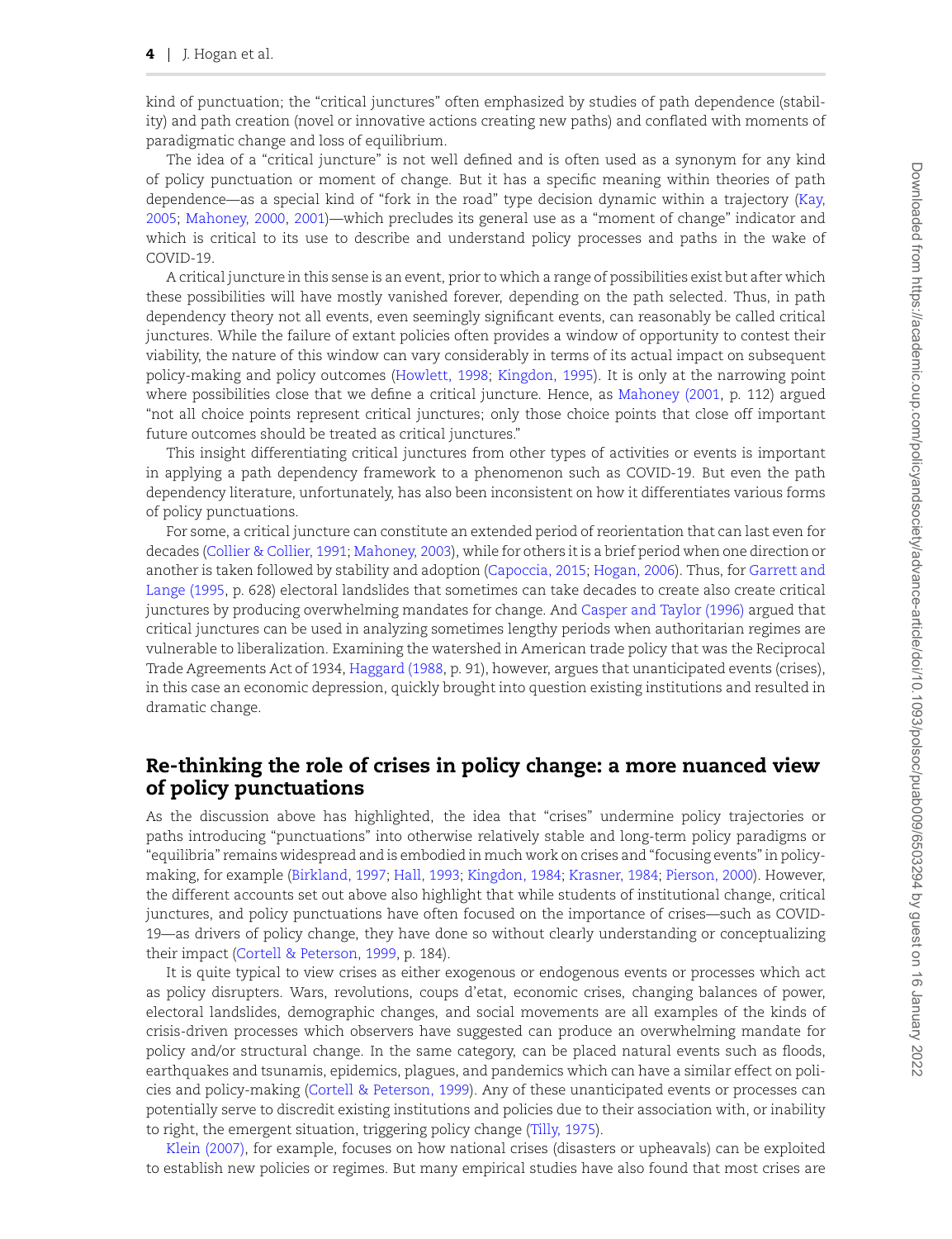followed either by policy continuity or incremental change and do *not* serve as critical junctures or lead to trajectory altering policy shifts([Baumgartner, 2013;](#page-9-0) [Birkland, 2004;](#page-10-11) [Boin et al., 2020;](#page-10-12) [Donnelly &](#page-10-2) [Hogan, 2012\)](#page-10-2).

These studies emphasize the difficulties involved in policy change and stress the resilience of existing trajectories. Thus, [Castles \(2010\),](#page-10-13) to take one notable case, provides an overview of how "black swans" (crises) collide with "elephants" (established welfare states) and finds little evidence that major natural or political shocks including war, hurricanes, and coups d'etat lead to lasting change in more developed policy regimes. This analysis stresses that strong path dependencies are indeed difficult to override and that this process should never be taken for granted, even in the face of the most serious shocks.

[Starke et al. \(2013\)](#page-13-7) assessment of the impact of four crises over the previous 50 years, in four different welfare states, reinforces this view and also does not find path-breaking change to have occurred despite many adverse events and calamities. As a result, the authors conclude, like [Castles \(2010\),](#page-10-13) that the relationship between external shocks and path-departing ("fundamental") change is weak. In fact, contrary to the notion of crises commonly providing "windows of opportunity" for discontinuous reform, they posit instead a "threat-rigidity" hypothesis, which suggests that "during moments of emergency and uncertainty, humans tend to stick to what they know best" [\(Armingeon, 2012;](#page-9-1) [Chung & Thewissen,](#page-10-14) [2011](#page-10-14); [Starke et al., 2013,](#page-13-7) p. 10; [Staw et al., 1981\)](#page-13-8).

Of course, the extent to which either response occurs depends on the nature of the crisis. As mentioned above, typically not all crises serve as critical junctures as for example occurs with policy paradigms when the ideas underlying a policy are undermined by alternative ideas over a longer period than just a crisis phase [\(Howlett, 1994\)](#page-11-8). This long-term undermining process can slowly discredit extant policies, leading to a different non-crisis-induced pattern of significant trajectory change. Béland and Powell (2016) in assessing continuity and change in social policy thus differentiate paradigmatic change from path dependency and offer an explanation for observed differences in behavior and choices by focusing on the concept of "disruptive change" and its varying nature. Béland et al.'s (2021) global comparative assessment of government reactions in the context of the COVID-19 pandemic, for example, suggests, consistent with the financial and economic crisis of 2008, that social security is used as an automatic stabilizer without challenging the core institutions of welfare capitalism.

These and other examples suggest the need to revisit the literature on policy pathways and policy punctuations to better assess the factors that lead to policy change and stability and the different outcomes that may occur in a given situation.

#### **Five types of policy punctuations: from path initiation to termination**

In generating a better model of policy punctuations, it bears repeating that paths not only are created and change direction but also allow for changes in the speed of change and end, among other things [\(Baumgartner & Jones, 1993;](#page-10-3) [Hall, 1993](#page-11-2); [Lodge & Hood, 2002](#page-12-7); [Mahoney, 2000](#page-12-1); [Marsden & Docherty, 2021](#page-12-0); [Salles-Djelic & Quack, 2007](#page-13-9)). Path dynamics therefore include at least five different kinds of "punctuations" from moments of path initiation to termination. These are events or moments which occur (a) to start a trajectory ("Path Initiation"); (b) to continue its development ("Path Reinforcement"); (c) to change its direction (the classical "Critical Juncture"); (d) to change the speed of change possible on a path ("Path Clearing"); or (e) to end it ("Path Termination").

Each of these punctuations is distinct and needs to be carefully demarcated from the others. At the start of a path, for example, [Kingdon \(1984\)](#page-11-15) suggested that the earliest punctuation or moment of change is often a "focusing event." As [Birkland \(1998](#page-10-17), p. 54) noted, "focusing events serve as important opportunities for politically disadvantaged groups to champion messages that had been effectively suppressed by dominant groups and advocacy coalitions." They can "lead interest groups, government leaders, policy entrepreneurs, the news media, or members of the public to identify new problems, or to pay greater attention to existing but dormant problems, potentially leading to a search for solutions in the wake of apparent policy failure"([Birkland, 1998](#page-10-17), p. 55).

Focusing events, as [Kingdon \(1984\)](#page-11-15) noted, are often random events which can open a window of opportunity for policy entrepreneurs to change patterns of government attention toward specific issues and problems and lead to the consideration of alternative policies to those in place in the existing *status quo.* But these are not always as random or contingent as one might think([Howlett, 1998;](#page-11-10) [Kingdon, 1984](#page-11-15)) and may exist in a predictable pattern of iterated problem-solving([Haydu, 1998\)](#page-11-17). Nevertheless, they do provide a window of opportunity to introduce new ideas and options into policy debates which can lead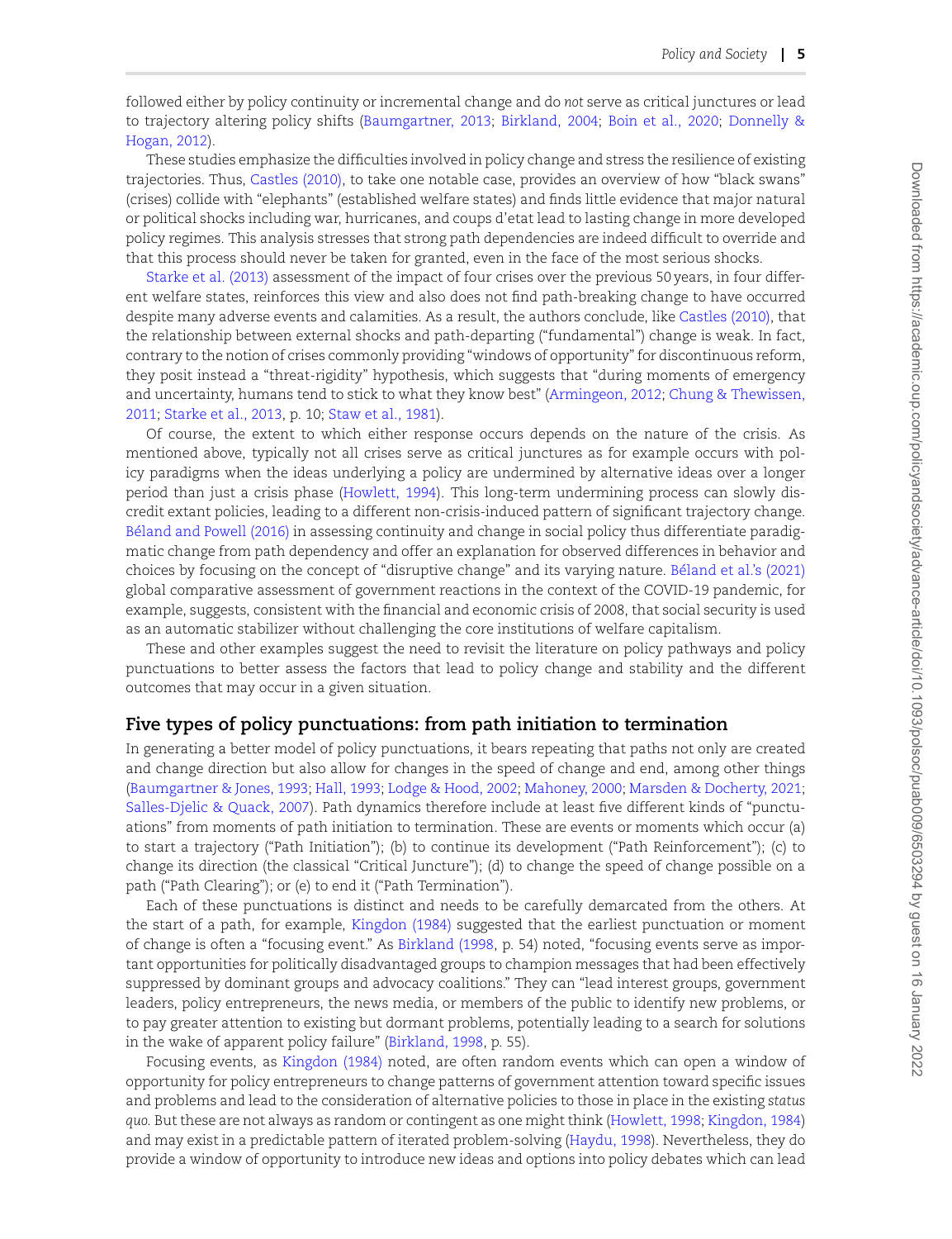to a process of "path initiation" that can see the creation of new policies and the consequent initiation of a policy pathway.

The second type of punctuation is linked to "path reinforcement." Once begun, a path needs to be advanced([Garud & Karnoe, 2001](#page-11-18); [Garud et al., 2010](#page-11-19); [MacKinnon et al., 2019](#page-12-8); [Schienstock, 2011](#page-13-10); [Sydow](#page-13-11) [at al., 2012;](#page-13-11) [Wang et al., 2016\)](#page-13-12). As noted above, in orthodox path dependency theory, the outcomes of actual policy effort at the formative moment in policy-making are said to trigger feedback mechanisms that can reinforce the recurrence of a particular pattern of policy-making. These self-reinforcing sequences see a policy pattern, once adopted, delivering increasing benefits to policy-makers or targets over time, creating a trajectory which can prove increasingly difficult to change([Mahoney, 2000](#page-12-1)).

Central to path reinforcement is the active role of entrepreneurs in shaping paths by setting in motion processes that actively shape emerging social practices([Lovio et al., 2011\)](#page-12-9). The creation of new paths thus often does not spring from exogenous shocks but from strategic agency in groups of heterogeneous actors that work to reinforce and lock-in structures, routines, and policy content([Boschma](#page-10-18) [et al., 2017\)](#page-10-18). Entrepreneurs can recognize those aspects of policy-making which create dependency in the current path and then take action to reinforce, or deviate, from that path [\(Garud & Karnoe, 2001](#page-11-18)). Transformative change in the form of new entrenched policy paths thus can arise through incremental, but cumulatively significant, reinforcement pressures on an extant or emerging path([Carvalho & Vale,](#page-10-19) [2018;](#page-10-19) [Salles-Djelic & Quack, 2007](#page-13-9)).

Of course, not all attempts at path creation or reinforcement succeed([Garud & Karnoe, 2001](#page-11-18); [Garud](#page-11-19) [et al., 2010](#page-11-19)). And paths can remain very "crooked" if they are made up of an accumulation of recombinations of policy elements resulting from processes such as layering and conversion rather than a clear ideational content([Salles-Djelic & Quack, 2007](#page-13-9)). The shape that a path will take thus cannot be precisely predicted at the beginning of the process but can only be identified and ascertained *post hoc* as the process of path reinforcement occurs (or not). The result is an element of unpredictability when it comes to path development [\(Bothello & Salles-Djelic, 2017](#page-10-20)) which can occur at multiple moments as a path trajectory unfurls.

The third type of punctuation occurs once a path has been initiated and reinforced and begins to evolve. This is a moment when a path changes direction, such as what happens in a "classical" *critical juncture* or the "fork-in-the-road" moment discussed above. Paradigmatic changes, for example, are "classic" critical junctures in this sense([Hall, 1989](#page-11-20); [Weir & Skocpol, 1985](#page-13-13)). These are important moments in the evolution of a trajectory and, as [Blyth \(2011](#page-10-21), p. 86) noted, the processes of ideational change in policies provide many examples and opportunities to study how such junctures come about and how policy trajectories change direction, or not, as the case may be.

A fourth kind of punctuation occurs when barriers on a policy path are removed (or put in place) and policy changes correspondingly speed up or slow down. In a "path clearing" punctuation, an analogy can be made to removing blockages on a road, for example a snowplow or a bulldozer clearing or extending an existing roadway or grading it in order to make its transit more efficient, allowing policy choices which would have been otherwise more difficult to make to occur, speeding up or accelerating event sequences along the pathway. Similarly, "path blocking" may occur if more impediments are erected to slow down change, such as institutionalizing particular kinds of policy deliberations, thus preventing or precluding others. While an increasing returns concept might suggest that an acceleration of events can always occur on a path, paths may still be blocked in important ways since they reflect an accumulation of struggles, negotiations, and pressure points.

For an accelerated trajectory to emerge from path clearing, a number of incremental and cumulative steps are needed that, like path reinforcement, can extend over multiple moments and long stretches of time([Salles-Djelic & Quack, 2007](#page-13-9), p. 168). A path that is cleared still might not exactly be straight, for example, but it will nevertheless have a reduced number of obstacles or impediments to specific kinds of events along the pathway. In this sense, crises can serve to remove normal blockages and constraints on policy development, clearing roadblocks and allowing policy proposals to be developed that might have been languishing for some time [\(Lodge & Hood, 2002](#page-12-7)).

Finally, there may be a moment or punctuation that ends a trajectory. This is "path termination," which is similar to policy termination([Bardach, 1976;](#page-9-2) [Kirkpatrick, Lester, Peterson, 1999\)](#page-11-21). It, too, is different from a critical juncture where the path continues in an altered form but is rather more definitive in ending the existence of a path altogether—turning it into a cul-de-sac. This can also occur all at once,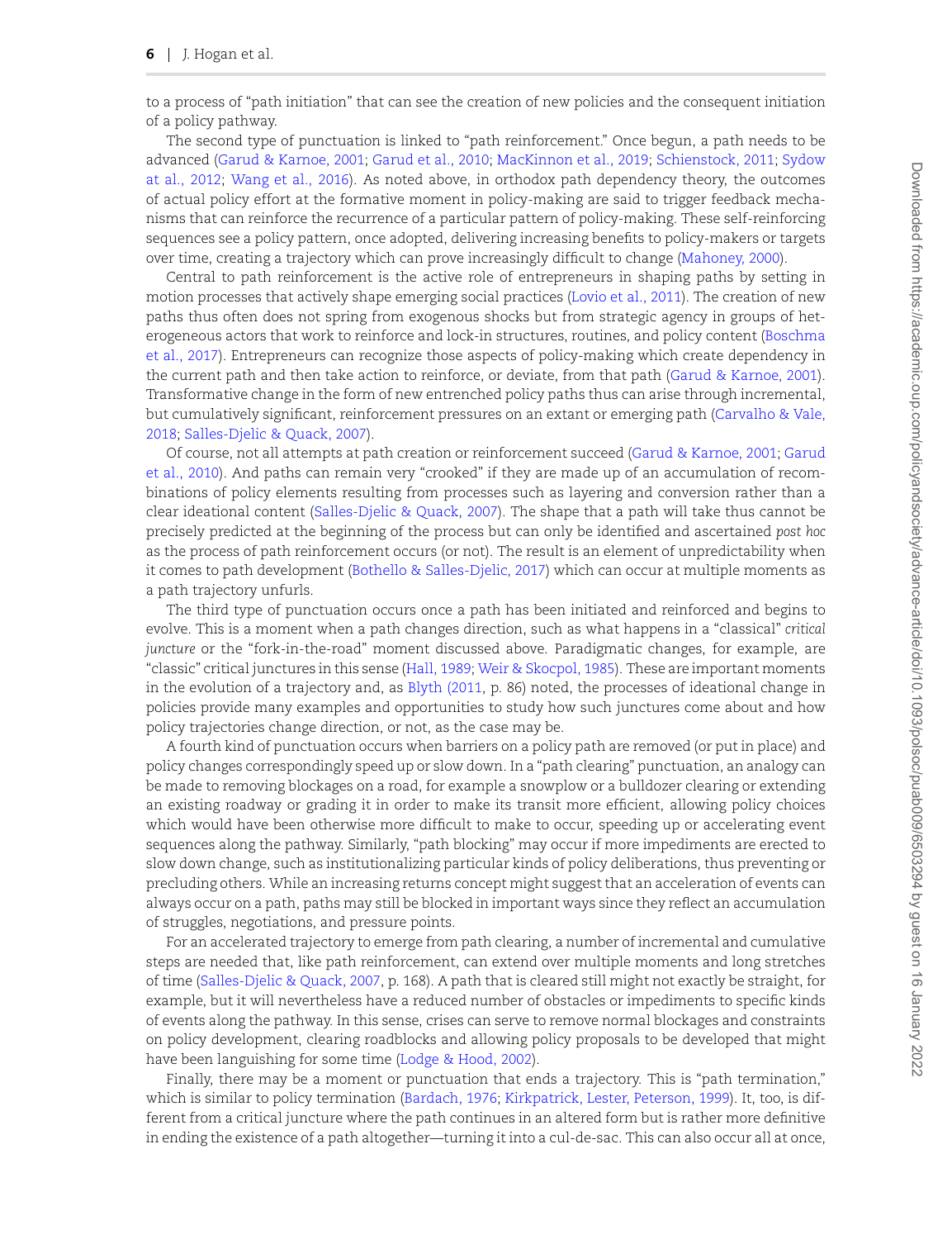or over time, as for example is the case with gradual policy dismantling [\(Jordan et al., 2013](#page-11-22); [Pollex &](#page-13-14) [Lenschow, 2019\)](#page-13-14).

#### **Discussion: Classifying COVID-19 as a policy punctuation: path clearing in practice**

As noted in the quotation at the outset of this article [\(Marsden & Docherty, 2021](#page-12-0)), from the perspectives of either path dependency or policy paradigms COVID-19, constituting a "long-tailed rapid-onset" crisis [\(Boin et al., 2020](#page-10-12)) or a "paradigmatic punctuation"([Amri & Drummond, 2020](#page-9-3)) can be thought of as at least potentially a significant path disrupter, one possibly capable of undermining traditions and trajectories of policy-making as well as prevailing policy paradigms and practices in many countries and sectors.

[Moreira and Hick \(2021\)](#page-12-10), for example, stress the significance of the speed of the current pandemic and the related agility (or not) of different governmental crisis responses. The authors argue that it is uncertain whether agile short-run responses create pressures for wider-ranging and more long-term change but stress the potential for significant "policy disruption" to occur given the immediate and fast-moving nature of the crisis [\(Tosun & Howlett, 2021](#page-13-15)).

But exactly what kind of punctuation the pandemic has been is open to multiple interpretations. The initial response of government to the coronavirus, for example, may have been determined and reinforced by existing decision-making and administrative policy or implementation styles [\(Howlett &](#page-11-23) [Tosun, 2019;](#page-11-23) [Maor & Howlett, 2020](#page-12-11); [Mazey & Richardson, 2020;](#page-12-12) [Mei, 2020](#page-12-13); [Nguyen, 2020](#page-12-14); [Ruiu, 2020\)](#page-13-16), reinforcing existing trajectories, not disrupting them, while the content of many policies, not only in the public health and medical sectors but throughout society, may not have changed deeply at all [\(Capano](#page-10-22) [et al., 2020](#page-10-22)). Policies, for example, could have been altered by the reiteration of emergency interventions (due to the ceaseless waves of the contagion in many different countries and regions) which could create a snowball effect augmenting changes in policy trajectories, but these same responses could also simply have reinforced existing trends and tendencies in many areas. And the impact of the pandemic could also vary greatly between sectors, with some policies more "proximate" to exogenous and endogenous change forces and more directly affected, while others were more distant and affected less directly or reinforced (See [Knill & Steinebach, 2022](#page-11-24)). In this sense, the COVID-19 crisis may represent a punctuation, or not, in different sectors and even when it does may not necessarily take the form of a "classic" critical juncture or fork-in-the-road.

The idea that COVID-19 has not affected all policy areas equally across-the-board should not be surprising. A crisis can create a situation where extant policies and associated ideas are called into question by change agents. But such agents may not exist or emerge, resulting in the perpetuation of the *status quo* and the reemphasis of already known options [\(Marsden & Docherty, 2021](#page-12-0)). And even if such agents emerge, subsequent displacement of the extant paradigm and the consolidation of a new/alternative set of ideas on how policy should operate, which could lead to radical policy change, is by no means certain([Wilder & Howlett, 2014](#page-13-5)). In this view, the presence of outside influencers, policy entrepreneurs, and political entrepreneurs championing new/alternative ideas is crucial in driving policy change toward a punctuation, but such a coalition may not exist.

But if COVID-19 is not a critical juncture then what kind of punctuation might it be?

There is little doubt that COVID-19 was a focusing event and forced changes in government attention to certain key affected areas such as public health and related issues, leading to new combinations of policy tools in the service of pandemic control and recovery [\(Goyal & Howlett, 2021](#page-11-25)). But most of these tools and policies already existed and were not initiated *de novo* as a result of the crisis [\(Capano, 2020\)](#page-10-23). Many, in fact, were processes or agencies for dealing with diseases and associated social and economic issues which were reinforced by their activation during the pandemic, as was the case with earlier disease outbreaks, such as severe acute respiratory syndrome (SARS) [\(Lai, 2012](#page-12-15)).

Importantly, given the discussion of punctuation types set out above, observers such as [Marsden](#page-12-0) [and Docherty \(2021\)](#page-12-0) found that in the UK the Covid-19 pandemic *accelerated* reforms in tangentially related areas, such as the rail franchise. The overhaul of that franchise system had already been proposed prior to the pandemic and was widely accepted, but experienced delays. COVID-19 sped up that process, *clearing* an already reinforced policy pathway. This path-clearing type of policy punctuation, in which a crisis serves as a path accelerator (and also as a possible brake on change), was also visible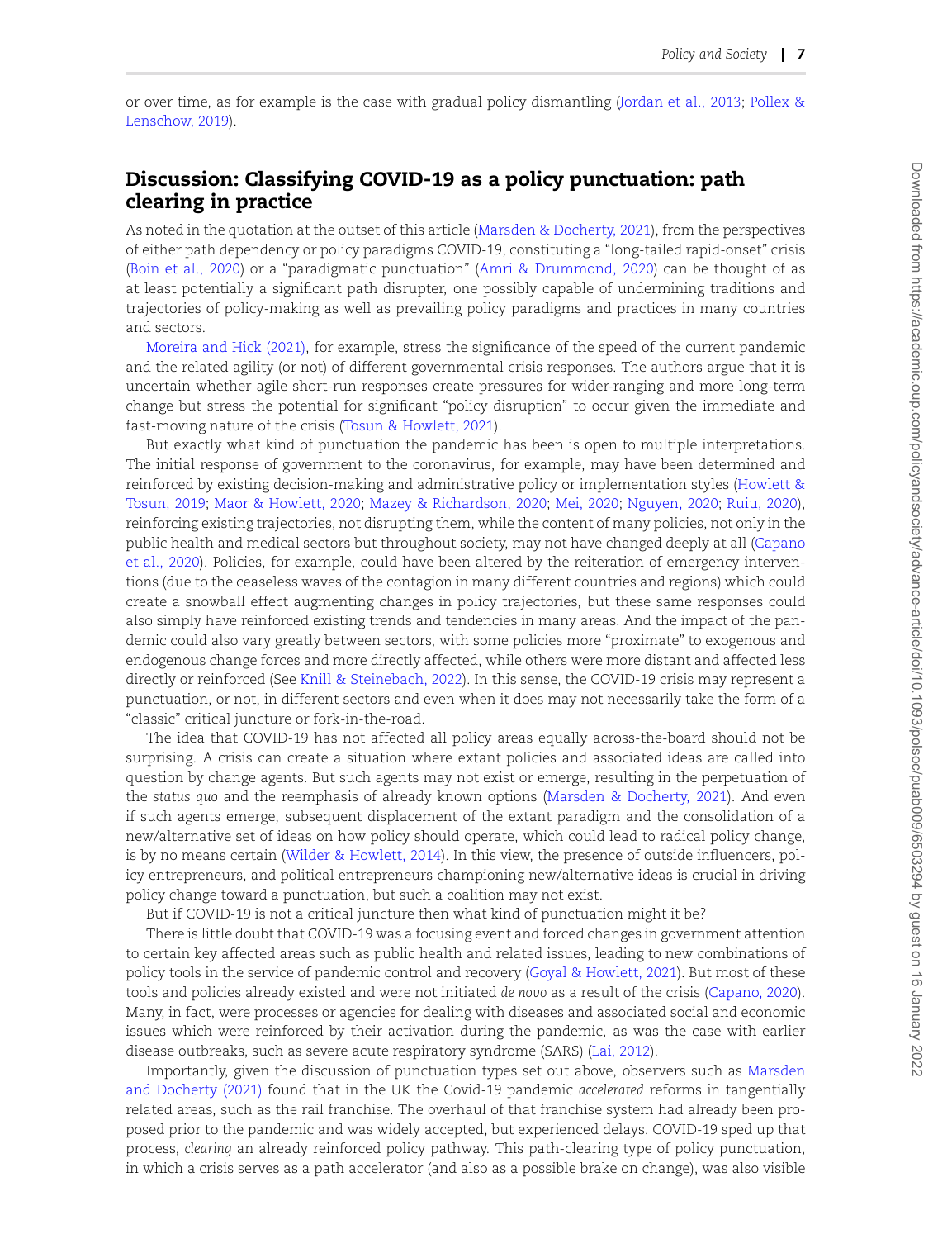in some early pandemic era studies, with the [Organisation for Economic Co-operation and Develop](#page-12-16)[ment \(2021\),](#page-12-16) for example, projecting the pandemic would serve as a somewhat uneven accelerant and [McKinsey \(2021\)](#page-12-17)<sup>[1](#page-8-0)</sup> finding the pandemic to have accelerated digital developments by up to 7 years. [Mezzadra \(2020\)](#page-12-18) similarly argued the pandemic unleashed spatial and temporal dynamics in many, but not all, areas of policy, accelerating some processes and stalling others, as path clearing or blocking punctuations do.

This emphasizes the point made above that a crisis can call into question existing policies, bringing about the possibility of change [\(Haggard, 1988\)](#page-11-14) but this also may occur or may not be realized. Once a crisis is identified, the failure of a policy impels policy-makers to look for a solution but this does not necessarily lead to a completely new sequence of policy. Rather in many cases the extant policy paradigm can be stretched to incorporate elements of other paradigms in order to ensure a policy's survival, continuing the path on which it was traveling [\(Blyth & Matthijs, 2017;](#page-10-24) [Donnelly & Hogan, 2012](#page-10-2)). A paradigm must possess some malleability due to the regularly changing political context [\(Schmidt &](#page-13-17) [Thatcher, 2013](#page-13-17)). If stretched too far, an extant paradigm's logic may collapse completely [\(Hogan, 2019](#page-11-26)) but this does not happen frequently. Although "occasionally people come up with new ideas for policy solutions, (…) for the most part they work with old ideas, thinking about ways to reformulate them or combine them with others" [\(Mintrom, 2000,](#page-12-19) p. 43).

Thus, not all crises lead to new policies, radical policy changes, or critical junctures, and this is the case with the COVID-19 pandemic. That is, it is certainly the case that "COVID-19 has spawned a surge in the number of public policies adopted, the forms in which they are adopted within and across governments, and (affected) the range of their designs and contents"([Weible et al., 2020\)](#page-13-18). But studies of specific issue areas have also found less change than anticipated (see the essays in this special issue). [Marsden and Docherty \(2021\),](#page-12-0) for example, found that while the UK government accelerated transport policies already planned, the pandemic generated few new policies and policy-makers did not deviate from pre-pandemic planning assumptions. Indeed many "novel" pandemic policy responses continue to exhibit strong path dependencies with existing paradigms and policy trajectories([Hick & Murphy,](#page-11-27) [2021\)](#page-11-27).

The case of care is instructive. Given the degree to which inequality and in particular a care crisis underpinned the lived experience of the pandemic, for example, feminist scholars have found the COVID-19 crisis to have acted as both a brake and accelerator on policy change in this sector. [Griffin](#page-11-28) [\(2015\)](#page-11-28), for example, reveals how gendered techniques of governance were key elements of crisis management and current pandemic responses, just as they were in the past. [Branicki \(2020\),](#page-10-25) similarly, examined COVID-19 through the lens of ethics of care and feminist crisis management. She identified how rationalist approaches to crisis management (utilitarian logics and linear processes) could have been replaced by alternative approaches. Crisis management informed by a feminist ethics of care and a relational logic that sought deeper social transformation could have occurred and more lasting change could have emerged, but it did not([Cullen & Murphy, 2020\)](#page-10-26). Instead, forms of regulatory power intertwined and overlapped throughout the crisis and carried forward dynamics of inequality and privilege with gendered effects despite the presence of a punctuation when such practices might have changed ([Global Institute for Women's Leadership, 2020\)](#page-11-29). [Smith \(2021\),](#page-13-19) too, surveying pandemic responses in the UK more generally, argued that the pandemic will not re-baseline the future. While existing policy might be challenged by the pandemic, little evidence was found of the scale of ideational shift needed for paradigmatic or transformational change in many sectors or issue areas [\(Smith & Judd, 2020\)](#page-13-20).

<span id="page-8-0"></span>The evidence of the pandemic serving mainly as a path-clearing punctuation and trajectory accelerator, on the other hand, is mounting. [Lewis et al. \(2020\)](#page-12-20), for example, found that the pandemic led to an acceleration of British National Health Service policies that had previously only made incremental progress. And [Meunier and Mickusb \(2020\)](#page-12-21) similarly found that COVID-19 accelerated European Union (EU) decisions and implementation of initiatives that had been reached before the pandemic struck ([Wolff & Ladi, 2020](#page-13-21)). This was the case, for example, with European Competition Policy [\(Meunier &](#page-12-21) [Mickusb, 2020](#page-12-21)) and EU climate policy, in which the pandemic was found to have acted in a fashion "strengthening and advancing previous policy trends" [\(Dupont et al., 2020,](#page-10-27) p. 1107).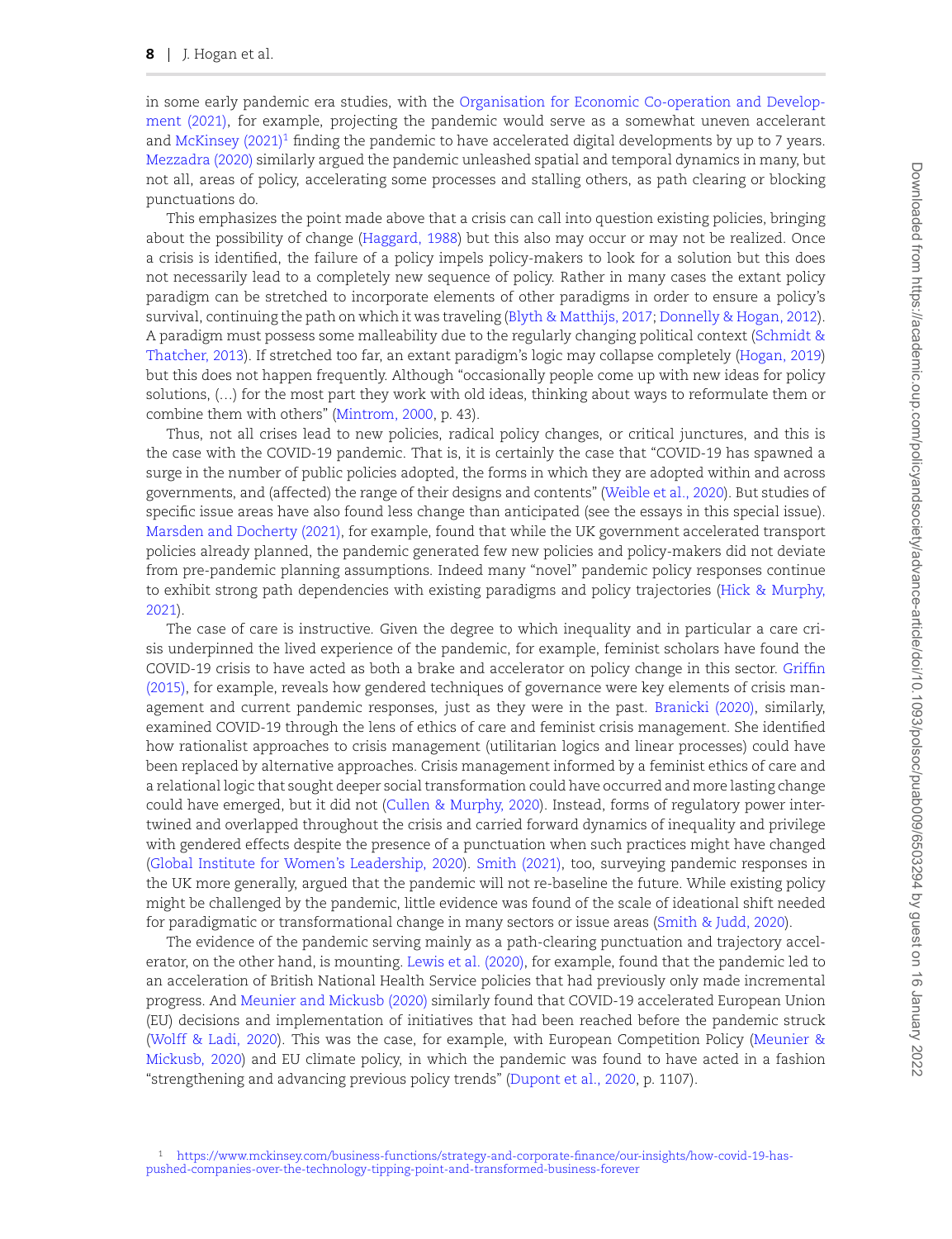## **Conclusion: post-COVID policy change—less (and more) than first meets the eye**

Historical, constructivist, and discursive institutionalist researchers have developed better understandings of how punctuations occur, what defines them, and how to differentiate them from other forms of change which can be put to good use in analyzing the COVID-19 pandemic and the likely direction of the post-COVID state.

The concept of critical junctures, caused by exogenous crises, has been relied upon many times in the past to explain sudden punctuations to extant policy equilibria or shifts in policy paradigms [\(Baumgartner & Jones, 1993](#page-10-3); [Krasner, 1984\)](#page-11-4). The concept offers a framework for examining those rare moments of political openness in the evolution of an institution when new and enduring legacies can be formed([Capoccia, 2015](#page-10-8)) and can plausibly be applied to the COVID-19 pandemic([Amri & Drummond,](#page-9-3) [2020](#page-9-3)). During a crisis, various types of agents increase their activities, exercising as carriers of ideas and drivers of policy change as they engage in coordinative and communicative discourse [\(Schmidt, 2008](#page-13-22), [2010](#page-13-23)). Extant policies can be discredited due to their implication in, or inability to resolve, a crisis and may be profoundly altered or terminated and new paths initiated. Such "anomalies"([Wilder & Howlett,](#page-13-5) [2014](#page-13-5)) can undermine a paradigm, leading to a classical "critical juncture" when the content of policies change and a new direction for policy is established. But this does not appear to apply to the COVID-19 case.

This is not necessarily surprising as paradigmatic change is not an automatic process put into motion by crisis, as some would have it. Just because there is a crisis, or policy failure, it does not mean change will result. As [Mintrom \(2000](#page-12-19), p. 43) reminds us, for the most part people work with, reframe, and combine old or existing ideas.

A better understanding of the different kinds of possible policy punctuations which can affect a policy trajectory, however, enables us to more usefully explain and comprehend the complex public policy dynamics arising from the COVID-19 pandemic. COVID-19 has served less as a critical juncture than as a path accelerator in proximate issue areas, removing the legitimacy of blockages (legal, procedural, and otherwise); removing actors who were blocking the pathway (e.g., elections and trade union vetoes); and reinforcing changes *already* underway. In more distant issue arenas, it may have had little impact or served to create additional blockages to change, not least by focusing government attention elsewhere for the duration of the pandemic (See [Knill & Steinebach, 2022\)](#page-11-24).

It bears repeating that the COVID-19 pandemic was not caused by, and did not foment, a general crisis in existing institutions [\(O'Connor, 1987](#page-12-22)). Rather it was a truly exogenous shock on a par with a tsunami, massive earthquake, or medium-sized meteor impact but with a long-lasting and continuing impact on society and the economy. Responses to it have highlighted the inadequacies and faultlines in some existing institutions but have not themselves been adequate to drive significant policy change across multiple sectors where that change had not already begun. It was rather in many cases at best a "path clearing event," a kind of policy punctuation which serves as an accelerator that can lead to change in proximate areas where change was already underway.

And it also bears repeating that this movement is not uniform across-the-board as responding to the urgency of the pandemic has also served as a brake on change in other more distant areas of state activity. Thus, detailed empirical case studies of the kind contained in Part II of this special issue are crucial for determining which sectors have been impacted in which way and why by this very specific kind of policy punctuation.

#### **Conflict of interest**

None declared.

#### **References**

<span id="page-9-3"></span>Amri, M. M., & Drummond, D. (2020). Punctuating the equilibrium: An application of policy theory to COVID-19. *Policy Design and Practice*, *4*(1), 33–43.

<span id="page-9-2"></span><span id="page-9-1"></span><span id="page-9-0"></span>Armingeon, K. (2012). The politics of fiscal responses to the crisis of 2008–2009. *Governance*, *25*(4), 543–565. Bardach, E. (1976). Policy termination as a political process. *Policy Sciences*, *7*(2), 123–131. Baumgartner, F. R. (2013). Ideas and policy change. *Governance*, *26*(2), 239–258.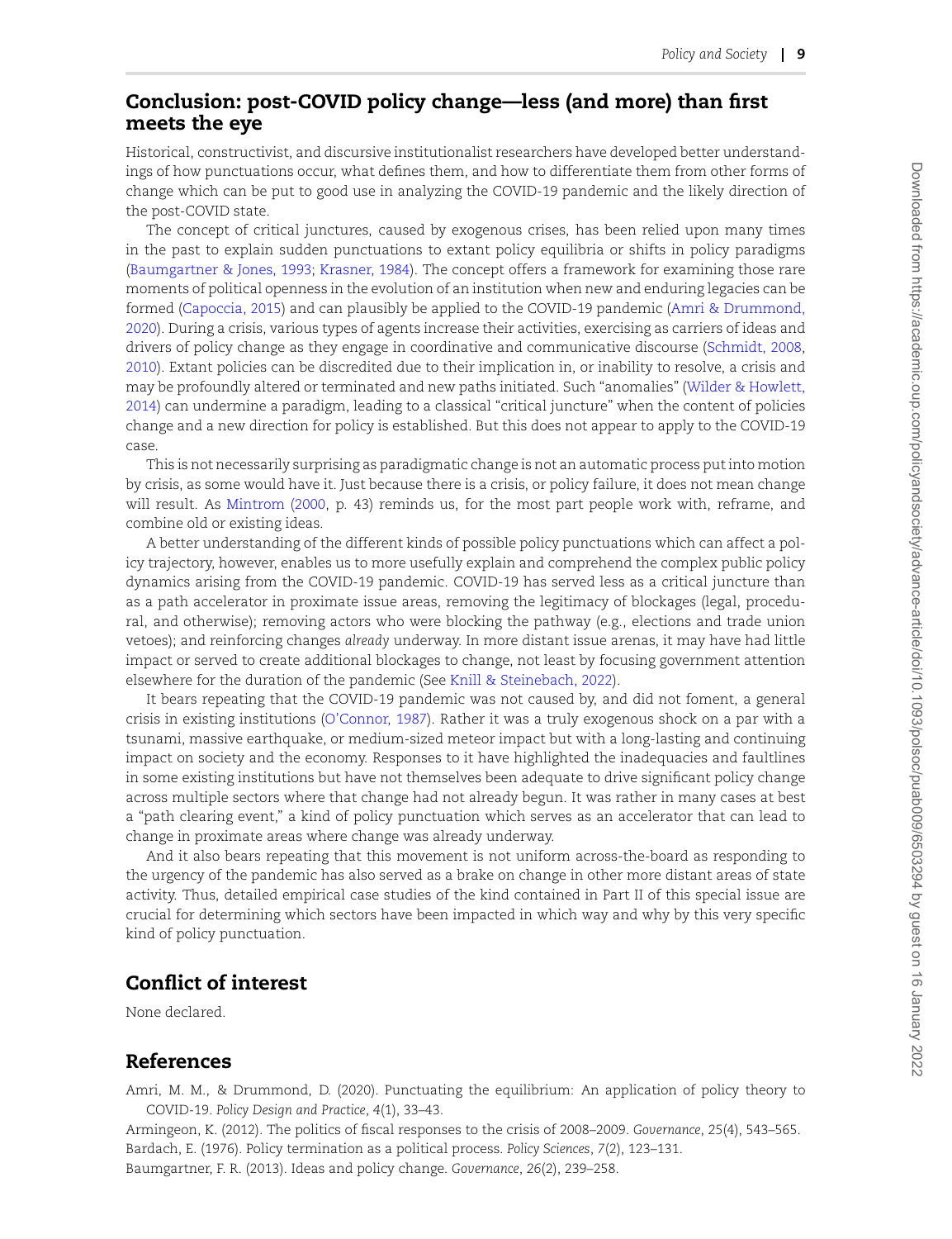- <span id="page-10-7"></span>Baumgartner, F. R. (2014). Ideas, paradigms, and confusions. *Journal of European Public Policy*, *21*(3), 475–480.
- <span id="page-10-3"></span>Baumgartner, F. R., & Jones, B. D. (1993). *Agendas and instability in American politics*. University of Chicago Press.
- <span id="page-10-6"></span>Baumgartner, F. R., & Jones, B. D. (Eds.). (2002). *Policy dynamics*. University of Chicago Press.
- <span id="page-10-16"></span>Beland, D., Cantillon, B., Hick, R., & Moreira, A. (2021). Social policy in the face of a global pandemic: Policy ´ responses to the COVID-19 crisis. *Social Policy & Administration*, *55*(2), 249–260.
- <span id="page-10-15"></span>Béland, D., & Powell, M. (2016). Continuity and change in social policy. Social Policy & Administration, 50(2), 129–147.
- <span id="page-10-4"></span>Birkland, T. A. (1997). *After disaster; agenda setting, public policy and focusing events*. Georgetown University Press.
- <span id="page-10-17"></span>Birkland, T. A. (1998). Focusing events, mobilization, and agenda setting. *Journal of Public Policy*, *18*(1), 53–74.
- <span id="page-10-11"></span>Birkland, T. A. (2004). The world changed today': Agenda-setting and policy change in the wake of the September 11 terrorist attacks. *Review of Policy Research*, *21*(2), 179–200.
- <span id="page-10-21"></span>Blyth, M. (2011). Ideas, uncertainty and evolution. In D. Beland & R. Cox (Eds.), ´ *Ideas and politics in social science research* (pp. 83–102). Oxford University Press.
- <span id="page-10-24"></span>Blyth, M., & Matthijs, M. (2017). Black swans, lame ducks, and the mystery of IPE's missing macroeconomy. *Review of International Political Economy*, *24*(2), 203–231.
- <span id="page-10-12"></span>Boin, A., Ekengren, M., & Rhinard, M. (2020). Hiding in plain sight: Conceptualizing the creeping crisis. *Risk, Hazards & Crisis in Public Policy*, *11*(2), 116–138.
- <span id="page-10-18"></span>Boschma, R., Coenen, L., Frenken, K., & Truffer, B. (2017). Towards a theory of regional diversification: Combining insights from Evolutionary Economic Geography and Transition Studies. *Regional Studies*, *51*(1), 31–45.
- <span id="page-10-20"></span>Bothello, J., & Salles-Djelic, M.-L. (2017). Evolving conceptualizations of organizational environmentalism: A path generation account. *Organization Studies*, *39*(1), 93–119.
- <span id="page-10-25"></span>Branicki, L. J. (2020). COVID-19, ethics of care, and feminist crisis management. *Gender, Work, and Organization*, *27*(5), 872–883.
- <span id="page-10-23"></span>Capano, G. (2020). Policy design and state capacity in the COVID-19 emergency in Italy: If you are not prepared for the (Un)Expected, you can be only what you already are. *Policy and Society*, *39*(3), 326–344.
- <span id="page-10-1"></span>Capano, G., & Howlett, M. (2009). Introduction: The determinants of policy change: Advancing the debate. *Journal of Comparative Policy Analysis*, *11*(1), 1–5.
- <span id="page-10-22"></span>Capano, G., Howlett, M., Jarvis, D. S. L., Ramesh, M., & Goyal, N. (2020). Mobilizing policy (In)capacity to fight COVID-19: Understanding variations in state responses. *Policy and Society*, *39*(3), 1–24.
- <span id="page-10-8"></span>Capoccia, G. (2015). Critical junctures and institutional change. In J. Mahoney & K. Thelen (Eds.), *Advances in comparative historical analysis* (pp. 147–179). Cambridge University Press.
- <span id="page-10-19"></span>Carvalho, L., & Vale, M. (2018). Biotech by bricolage? Agency, institutions and new path development in peripheral regions. *Cambridge Journal of Regions, Economy and Society*, *11*(2), 275–295.
- <span id="page-10-9"></span>Casper, G., & Taylor, M. M. (1996). *Negotiating democracy: Transitions from authoritarian rule*. University of Pittsburgh Press.
- <span id="page-10-13"></span>Castles, F. G. (2010). Black swans and elephants on the move: The impact of emergencies on the welfare state. *Journal of European Social Policy*, *20*(2), 91–101.
- <span id="page-10-14"></span>Chung, H., & Thewissen, S. (2011). Falling back on old habits? A comparison of the social and unemployment crisis reactive policy strategies in Germany, the UK and Sweden. *Social Policy & Administration*, *45*(4), 354–370.
- <span id="page-10-5"></span>Collier, R. B., & Collier, D. (1991). *Shaping the political arena: Critical junctures, the labour movement, and regime dynamics in Latin America*. Princeton University Press.
- <span id="page-10-10"></span>Cortell, A. P., & Peterson, S. (1999). Altered states: Explaining domestic institutional change. *British Journal of Political Science*, *29*(1), 177–203.
- <span id="page-10-26"></span>Cullen, P., & Murphy, M. P. (2020). *Responses to the COVID-19 crisis in Ireland: From feminized to feminist* (pp. 1–18). Gender, Work & Organisation.
- <span id="page-10-2"></span>Donnelly, P., & Hogan, J. (2012). Understanding policy change using a critical junctures theory in comparative context: The cases of Ireland and Sweden. *Policy Studies Journal*, *40*(2), 324–350.
- <span id="page-10-27"></span>Dupont, C., Oberthür, S., & Von Homeyer, I. (2020). The Covid-19 crisis: A critical juncture for EU climate policy development? *Journal of European Integration*, *42*(8), 1095–1110.
- <span id="page-10-0"></span>Feldstein, M. (1994). *American economic policy in the 1980s*. University of Chicago Press.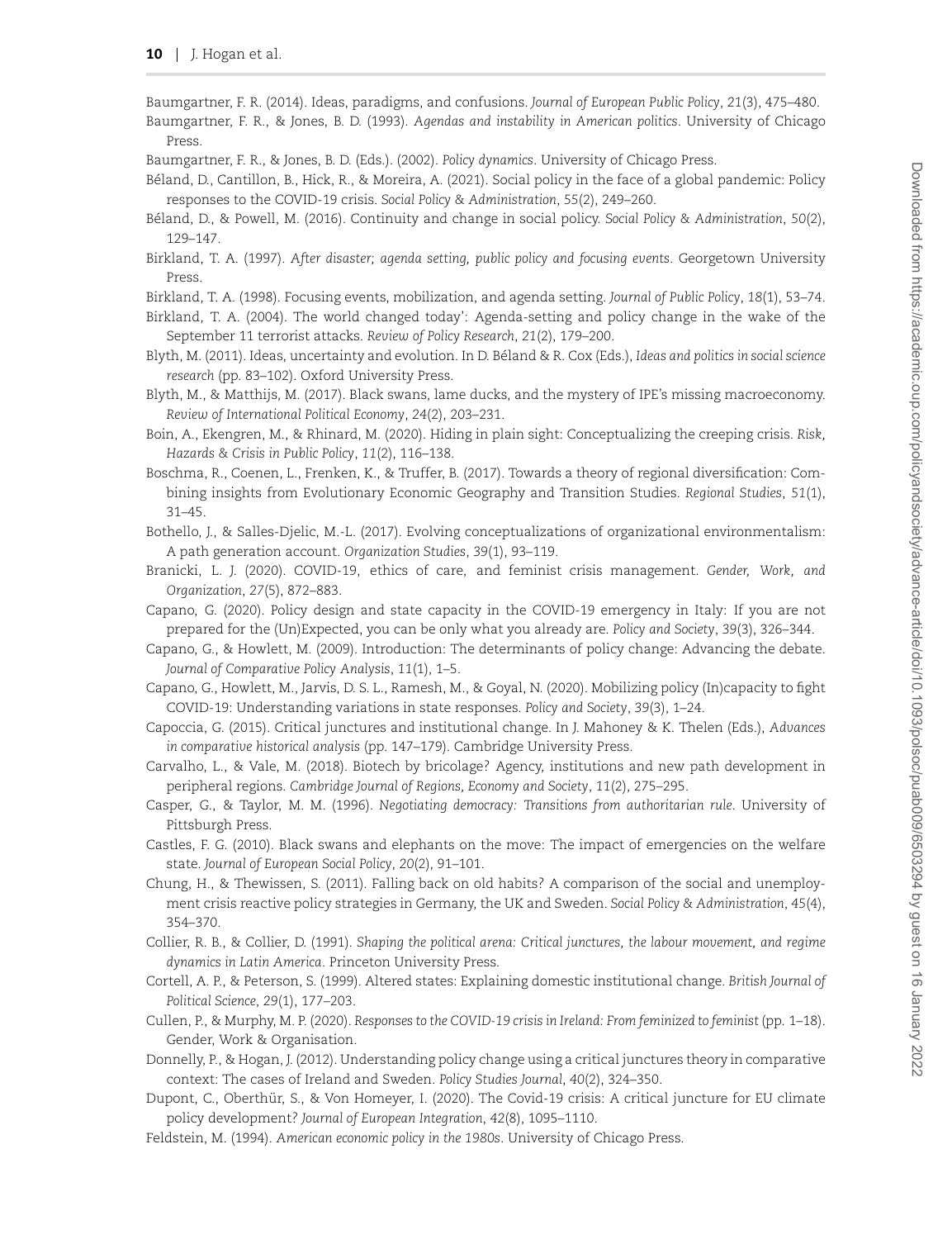- <span id="page-11-7"></span>Flockhart, T. (2005). Critical junctures and social identity theory: Explaining the gap between Danish mass and elite attitudes to Europeanization. *Journal of Common Market Studies*, *43*(2), 251–271.
- <span id="page-11-13"></span>Garrett, G., & Lange, P. (1995). Internationalization, institutions, and political change. *International Organization*, *49*(4), 627–655.
- <span id="page-11-18"></span>Garud, R., & Karnoe, P. (Eds.). (2001). *Path dependence and creation*. Lawrence Erlbaum.
- <span id="page-11-19"></span>Garud, R., Kumaraswamy, A., & Karnøe, P. (2010). Path dependence or path creation? *Journal of Management Studies*, *47*(4), 760–774.
- <span id="page-11-29"></span>Global Institute for Women's Leadership. (2020). *Essays on equality covid era*. Kings College.
- <span id="page-11-25"></span>Goyal, N., & Howlett, M. (2021). "Measuring the Mix" of policy responses to COVID-19: Comparative policy analysis using topic modelling. *Journal of Comparative Policy Analysis: Research and Practice*, *23*(2), 250–261.
- <span id="page-11-28"></span>Griffin, P. (2015). Crisis, austerity and gendered governance: A feminist perspective. *Feminist Review*, *109*(1), 49–72.
- <span id="page-11-14"></span>Haggard, S. (1988). The institutional foundations of hegemony: Explaining the reciprocal trade agreements act of 1934. *International Organization*, *42*(1), 91–119.
- <span id="page-11-20"></span>Hall, P. A. (1989). *The political power of economic ideas: Keynesianism across nations*. Princeton University Press.
- <span id="page-11-2"></span>Hall, P. A. (1993). Policy paradigms, social learning, and the state: The case of economic policy making in Britain. *Comparative Politics*, *25*(3), 275–296.
- <span id="page-11-3"></span>Hall, P. A., & Taylor, R. C. R. (1996). Political science and the three new institutionalisms. *Political Studies*, *44*(5), 936–957.
- <span id="page-11-17"></span>Haydu, J. (1998). Making use of the past: Time periods as cases to compare and as sequences of problem solving. *American Journal of Sociology*, *104*(2), 339–371.
- <span id="page-11-27"></span>Hick, R., & Murphy, M. P. (2021). Common shock, different paths? Comparing social policy responses to COVID-19 in the UK and Ireland. *Social Policy Administration*, *55*(2), 312–325.
- <span id="page-11-12"></span>Hogan, J. (2006). Remoulding the critical junctures approach. *Canadian Journal of Political Science*, *39*(3), 657–679.
- <span id="page-11-26"></span>Hogan, J. (2019). The critical juncture concept's evolving capacity to explain policy change. *European Policy Analysis*, *5*(2), 170–189.
- <span id="page-11-0"></span>Hogan, J., & Howlett, M. (2015). Reflections on our understanding of policy paradigms and policy change. In J. Hogan & M. Howlett (Eds.), *Policy paradigms in theory and practice* (pp. 3–18). Palgrave Macmillan.
- <span id="page-11-8"></span>Howlett, M. (1994). Policy paradigms and policy change: Lessons from the old and new Canadian policies towards aboriginal peoples. *Policy Studies Journal*, *22*(4), 631–649.
- <span id="page-11-10"></span>Howlett, M. (1998). Predictable and unpredictable policy windows: Institutional and exogenous correlates of Canadian federal agenda-setting. *Canadian Journal of Political Science/Revue Canadienne de Science Politique*, *31*(3), 495–524.
- <span id="page-11-1"></span>Howlett, M. (2009). Process sequencing policy dynamics: Beyond homeostasis and path dependency. *Journal of Public Policy*, *29*(3), 241–262.
- <span id="page-11-23"></span>Howlett, M., & Tosun, J. (Eds.). (2019). *Policy styles and policy-making: Exploring the linkages*. Routledge.
- <span id="page-11-6"></span>Jones, B. D. (2001). *Politics and the architecture of choice: Bounded rationality and governance*. University of Chicago Press.
- <span id="page-11-5"></span>Jones, B. D., & Baumgartner, F. R. (2005). *The politics of attention: How government prioritizes problems*. University of Chicago Press.
- <span id="page-11-22"></span>Jordan, A., Bauer, M. W., & Green-Pedersen, C. (2013). Policy dismantling. *Journal of European Public Policy*, *20*(5), 795–805.
- <span id="page-11-9"></span>Kay, A. (2005). A critique of the use of path dependency in policy studies. *Public Administration*, *83*(3), 553–571.
- <span id="page-11-15"></span>Kingdon, J. W. (1984). *Agendas, alternatives, and public policies*. Little, Brown.
- <span id="page-11-11"></span>Kingdon, J. (1995). *Agendas, Alternatives and Public Policies* (2nd ed.). Harper Collins.
- <span id="page-11-21"></span>Kirkpatrick, S. E., Lester, J. P., & Peterson, M. R. (1999). The policy termination process: A conceptual framework and application to revenue sharing. *Policy Studies Journal*, *16*(1), 209–236.
- <span id="page-11-16"></span>Klein, N. (2007). *The shock doctrine: The rise of disaster capitalism*. Knopf.
- <span id="page-11-24"></span>Knill, C. & Steinebach, Y. (2022). What has happened and what has not happened due to the coronavirus disease pandemic: a systemic perspective on policy change. *Policy and Society*, *41*(1). <https://doi.org/10.1093/polsoc/puab008>.
- <span id="page-11-4"></span>Krasner, S. D. (1984). Approaches to the state: Alternative conceptions and historical dynamics. *Comparative Politics*, *16*(2), 223–246.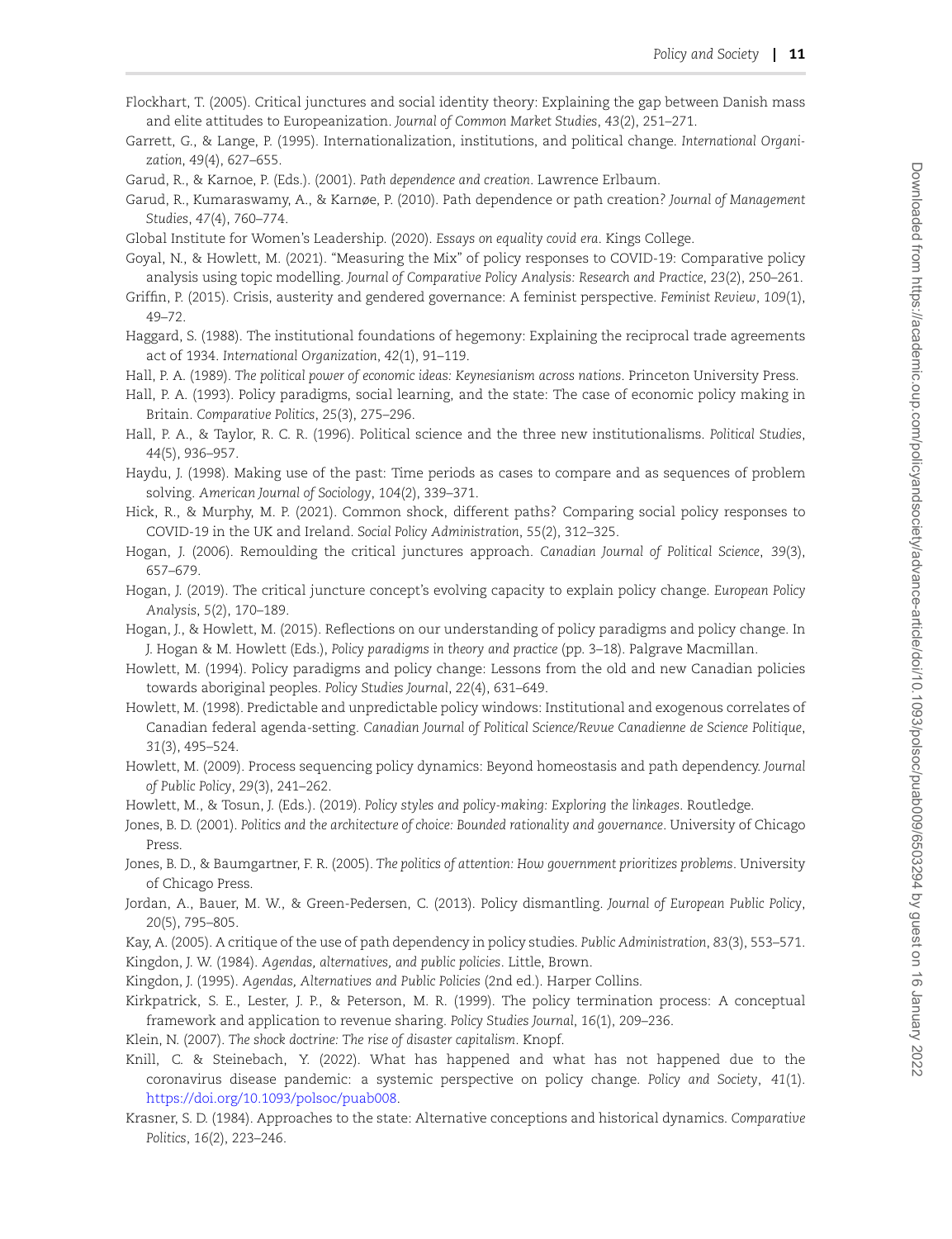- <span id="page-12-15"></span>Lai, A. Y. (2012). Organizational collaborative capacity in fighting pandemic crises a literature review from the public management perspective. *Asia-Pacific Journal of Public Health*, *24*(1), 7–20.
- <span id="page-12-4"></span>Levi, M. (1997). A model, a method, and a map: Rational choice in comparative and historical analysis. In M. I. Lichbach & A. S. Zuckerman (Eds.), *Comparative politics: Rationality, culture, and structure* (pp. 19–41). Cambridge University Press.
- <span id="page-12-20"></span>Lewis, R., Pereira, P., Thorlby, R., & Warburton, W. (2020, September 15). Understanding and sustaining the health care service shifts accelerated by COVID-19. *The Health Foundation*. Retrieved from: [https://www.](https://www.health.org.uk/publications/long-reads/understanding-and-sustaining-the-health-care-service-shifts-accelerated-by-COVID-19) [health.org.uk/publications/long-reads/understanding-and-sustaining-the-health-care-service-shifts](https://www.health.org.uk/publications/long-reads/understanding-and-sustaining-the-health-care-service-shifts-accelerated-by-COVID-19)[accelerated-by-COVID-19.](https://www.health.org.uk/publications/long-reads/understanding-and-sustaining-the-health-care-service-shifts-accelerated-by-COVID-19)
- <span id="page-12-7"></span>Lodge, M., & Hood, C. (2002). Pavlovian policy responses to media feeding frenzies? Dangerous dogs regulation in comparative perspective. *Journal of Contingences and Crisis Management*, *10*(1), 1–14.
- <span id="page-12-9"></span>Lovio, R., Mickwitz, P., & Heiskanen, E. (2011). Path dependence, path creation and creative destruction in the evolution of the energy system. In R. Wustenhagen & R. Wuebker (Eds.), *Handbook of research on energy entrepreneurship* (pp. 274–304). Edward Elgar.
- <span id="page-12-8"></span>MacKinnon, D., Dawley, S., Steen, M., Menzel, M.-P., Karlsen, A., Sommer, P., Hansen, G. H., & Normann, H. E. (2019). Path creation, global production networks and regional development: A comparative international analysis of the offshore wind sector. *Progress in Planning*, *130*, 1–32.
- <span id="page-12-1"></span>Mahoney, J. (2000). Path dependence in historical sociology. *Theory and Society*, *29*(4), 507–548.
- <span id="page-12-5"></span>Mahoney, J. (2001). Path dependent explanations of regime change: Central America in comparative perspective. *Studies in Comparative International Development*, *36*(1), 111–141.
- <span id="page-12-6"></span>Mahoney, J. (2003). Long-run development and the legacy of colonialism in Spanish America. *American Journal of Sociology*, *109*(1), 50–106.
- <span id="page-12-11"></span>Maor, M., & Howlett, M. (2020). Explaining variations in state COVID-19 responses: Psychological, institutional, and strategic factors in governance and public policy-making. *Policy Design & Practice*, *3*(3), 228–241.
- <span id="page-12-0"></span>Marsden, G., & Docherty, I. (2021). Mega-disruptions and policy change: Lessons from the mobility sector in response to the Covid-19 pandemic in the UK. *Transportation Policy*, *110*, 86–97. (publication pending).
- <span id="page-12-12"></span>Mazey, S., & Richardson, J. (2020). Lesson-drawing from New Zealand and covid-19: The need for anticipatory policy making. *The Political Quarterly*, *91*(3), 561–570.
- <span id="page-12-17"></span>McKinsey. (2021). How COVID-19 has pushed companies over the technology tipping point—and transformed business forever. Retrieved from: [https://www.mckinsey.com/business-functions/strategy](https://www.mckinsey.com/business-functions/strategy-and-corporate-finance/our-insights/how-covid-19-has-pushed-companies-over-the-technology-tipping-point-and-transformed-business-forever)[and-corporate-finance/our-insights/how-covid-19-has-pushed-companies-over-the-technology](https://www.mckinsey.com/business-functions/strategy-and-corporate-finance/our-insights/how-covid-19-has-pushed-companies-over-the-technology-tipping-point-and-transformed-business-forever)[tipping-point-and-transformed-business-forever](https://www.mckinsey.com/business-functions/strategy-and-corporate-finance/our-insights/how-covid-19-has-pushed-companies-over-the-technology-tipping-point-and-transformed-business-forever).
- <span id="page-12-13"></span>Mei, C. (2020). Policy style, consistency and the effectiveness of the policy mix in China's fight against COVID-19. *Policy and Society*, *39*(3), 309–325.
- <span id="page-12-21"></span>Meunier, S., & Mickusb, J. (2020). Sizing up the competition: Explaining reform of European Union competition policy in the covid-19 era. *Journal of European Integration*, *42*(8), 1077–1094.
- <span id="page-12-18"></span>Mezzadra, S. (2020). Pandemic crisis, struggles for the common and the task of reinventing the welfare. *Praktyka Teoretyczna*, *4*(38), 135–141.
- <span id="page-12-19"></span>Mintrom, M. (2000). *Policy entrepreneurs and school choice*. Georgetown University Press.
- <span id="page-12-10"></span>Moreira, A., & Hick, R. (2021). COVID-19, the great recession and social policy: Is this time different? *Social Policy & Administration*, *55*(2), 261–279.
- <span id="page-12-14"></span>Nguyen, T. M. (2020, June 4). Vietnam's astonishing success at curbing COVID-19 outbreaks. *The Regulatory Review*. Retrieved from: [https://www.theregreview.org/2020/06/04/nguyen-vietnam-astonishing](https://www.theregreview.org/2020/06/04/nguyen-vietnam-astonishing-success-curbing-covid-19-outbreaks/)[success-curbing-covid-19-outbreaks/](https://www.theregreview.org/2020/06/04/nguyen-vietnam-astonishing-success-curbing-covid-19-outbreaks/).
- <span id="page-12-22"></span>O'Connor, J. (1987). *The meaning of crisis: A theoretical introduction*. Basil Blackwell.
- <span id="page-12-16"></span>OECD. (2021, June 14). Strategic foresight for the COVID-19 crisis and beyond: Using futures thinking to design better public policies. Retrieved from: [https://www.oecd.org/coronavirus/policy](https://www.oecd.org/coronavirus/policy-responses/strategic-foresight-for-the-covid-19-crisis-and-beyond-using-futures-thinking-to-design-better-public-policies-c3448fa5/)[responses/strategic-foresight-for-the-covid-19-crisis-and-beyond-using-futures-thinking-to-design](https://www.oecd.org/coronavirus/policy-responses/strategic-foresight-for-the-covid-19-crisis-and-beyond-using-futures-thinking-to-design-better-public-policies-c3448fa5/)[better-public-policies-c3448fa5/.](https://www.oecd.org/coronavirus/policy-responses/strategic-foresight-for-the-covid-19-crisis-and-beyond-using-futures-thinking-to-design-better-public-policies-c3448fa5/)
- <span id="page-12-3"></span>Pierson, P. (1993). When effect becomes cause: Policy feedback and political change. *World Politics*, *45*(4), 595–628.
- <span id="page-12-2"></span>Pierson, P. (2000). Increasing returns, path dependency, and the study of politics. *American Political Science Review*, *94*(2), 251–267.